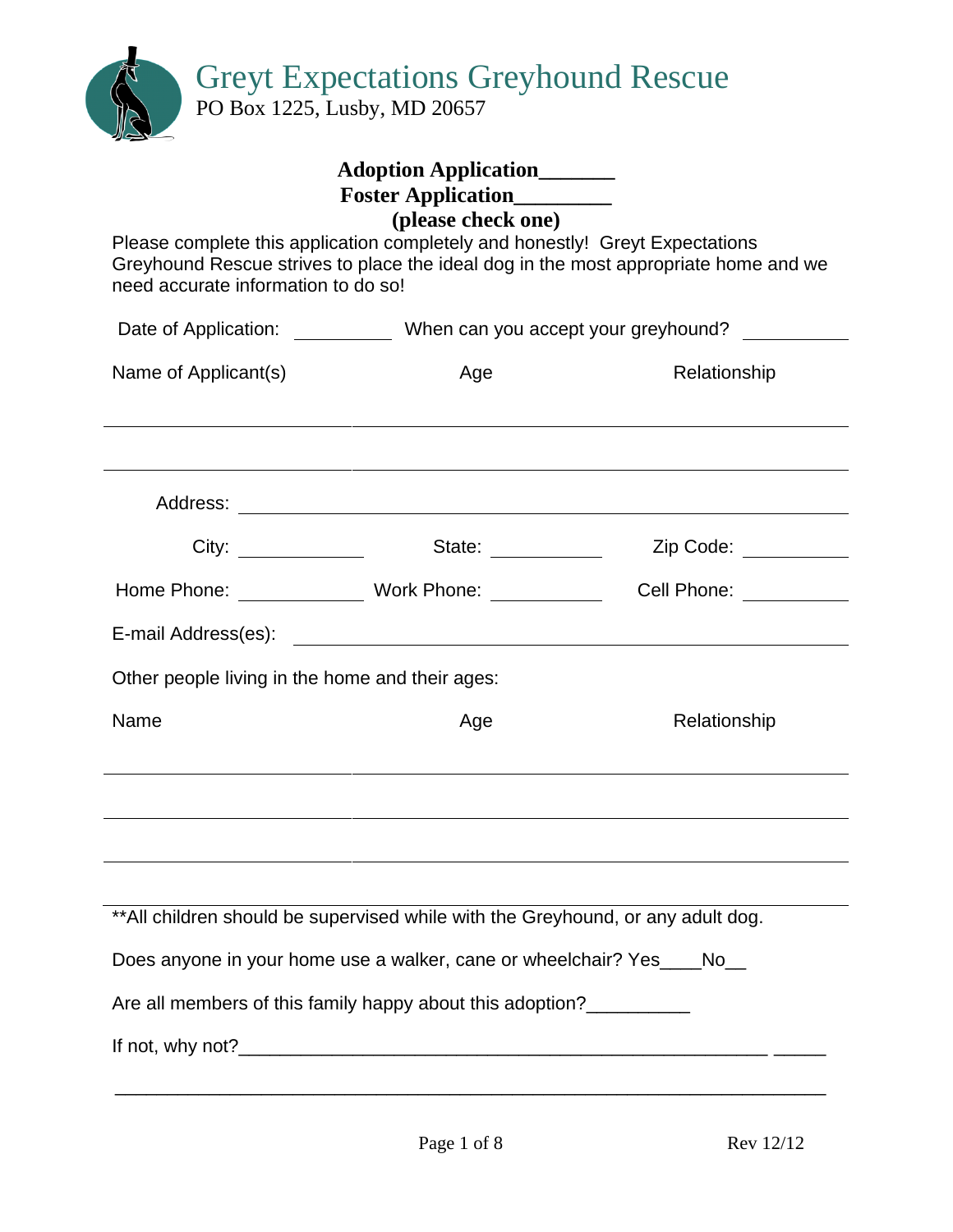

#### Other pets in the home (or other pets that you plan to include in your residence):

| <b>Name</b> | <b>Species</b> | <b>Breed</b> | M/F | Age | Weight | Spayed/<br>Neutered |
|-------------|----------------|--------------|-----|-----|--------|---------------------|
|             |                |              |     |     |        |                     |
|             |                |              |     |     |        |                     |
|             |                |              |     |     |        |                     |
|             |                |              |     |     |        |                     |
|             |                |              |     |     |        |                     |

\_\_\_\_\_\_\_\_\_\_\_\_\_\_\_\_\_\_\_\_\_\_\_\_\_\_\_\_\_\_\_\_\_\_\_\_\_\_\_\_\_\_\_\_\_\_\_\_\_\_\_\_\_\_\_\_\_\_\_\_\_\_\_\_\_\_\_\_

\_\_\_\_\_\_\_\_\_\_\_\_\_\_\_\_\_\_\_\_\_\_\_\_\_\_\_\_\_\_\_\_\_\_\_\_\_\_\_\_\_\_\_\_\_\_\_\_\_\_\_\_\_\_\_\_\_\_\_\_\_\_\_\_\_\_\_\_

\_\_\_\_\_\_\_\_\_\_\_\_\_\_\_\_\_\_\_\_\_\_\_\_\_\_\_\_\_\_\_\_\_\_\_\_\_\_\_\_\_\_\_\_\_\_\_\_\_\_\_\_\_\_\_\_\_\_\_\_\_\_\_\_\_\_\_\_

Please tell us about your pet's personalities: \_\_\_\_\_\_\_\_\_\_\_\_\_\_\_\_\_\_\_\_\_\_\_\_\_\_\_\_\_\_\_\_\_

Please tell us about pets you have owned in the past and where they are now:

\_\_\_\_\_\_\_\_\_\_\_\_\_\_ \_\_\_\_\_\_\_\_\_\_\_\_\_\_\_\_\_\_\_\_\_\_\_\_\_\_\_\_\_\_\_\_\_\_\_\_\_\_\_\_\_\_\_\_\_\_\_\_\_\_\_\_\_\_ \_\_\_\_\_\_\_\_\_\_\_\_\_\_\_\_\_\_\_\_\_\_\_\_\_\_\_\_\_\_\_\_\_\_\_\_\_\_\_\_\_\_\_\_\_\_\_\_\_\_\_\_\_\_\_\_\_\_\_\_\_\_\_\_\_\_\_\_ \_\_\_\_\_\_\_\_\_\_\_\_\_\_\_\_\_\_\_\_\_\_\_\_\_\_\_\_\_\_\_\_\_\_\_\_\_\_\_\_\_\_\_\_\_\_\_\_\_\_\_\_\_\_\_\_\_\_\_\_\_\_\_\_\_\_\_\_ Check Residence type: Check Rent or Own: Single Family **Single Family Own** Townhouse Rent \*\* Apartment Other: \_\_\_\_\_\_\_\_\_\_\_\_\_\_\_\_\_\_\_\_ | Other: \_\_\_\_\_\_\_\_\_\_\_\_\_\_\_\_\_\_\_\_\_\_\_\_\_\_ \*\* Please fill in your Landlord's contact information: Phone: \_\_\_\_\_\_\_\_\_\_\_\_\_\_\_\_\_\_\_\_\_Email:\_\_\_\_\_\_\_\_\_\_\_\_\_\_\_\_\_\_\_\_\_\_\_

### **Background**

How did you learn about Greyt Expectations Greyhound Rescue?

Please list any other Greyhound Adoption groups that are working with you:

\_\_\_\_\_\_\_\_\_\_\_\_\_\_\_\_\_\_\_\_\_\_\_\_\_\_\_\_\_\_\_\_\_\_\_\_\_\_\_\_\_\_\_\_\_\_\_\_\_\_\_\_\_\_\_\_\_\_\_\_\_\_\_\_\_\_\_\_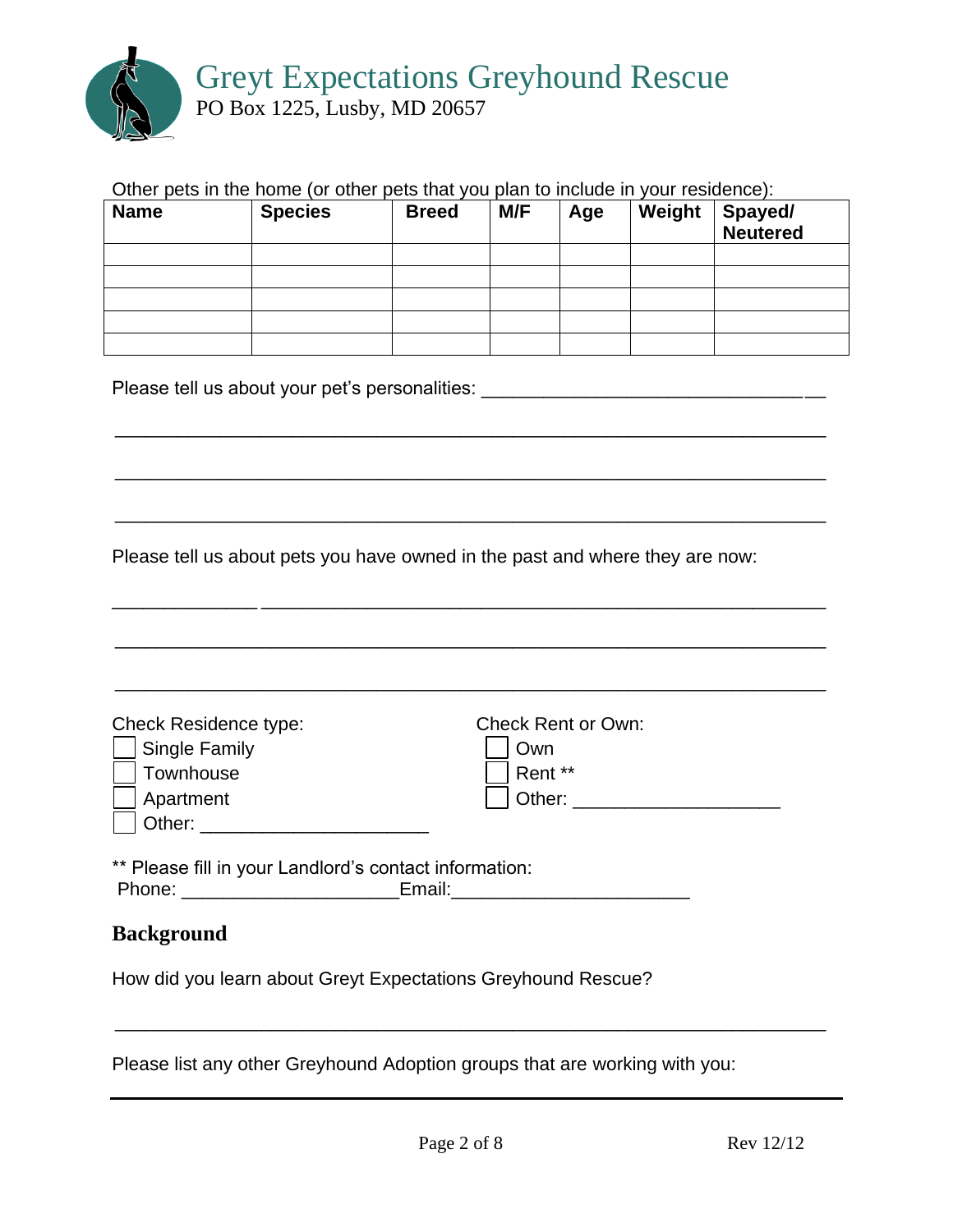

Have you been turned down by any other adoption groups? Yes No If yes,  $why$ ?

What books and information have you read about adopting racing greyhounds?

Please tell us what you would like your greyhound to add to your family (partner for existing dog or family member, obedience titles, lure coursing, walking, jogging, hiking, traveling, laying on the couch, etc)

\_\_\_\_\_\_\_\_\_\_\_\_\_\_\_\_\_\_\_\_\_\_\_\_\_\_\_\_\_\_\_\_\_\_\_\_\_\_\_\_\_\_\_\_\_\_\_\_\_\_\_\_\_\_\_\_\_\_\_\_\_\_\_\_\_\_\_\_\_\_

\_\_\_\_\_\_\_\_\_\_\_\_\_\_\_\_\_\_\_\_\_\_\_\_\_\_\_\_\_\_\_\_\_\_\_\_\_\_\_\_\_\_\_\_\_\_\_\_\_\_\_\_\_\_\_\_\_\_\_\_\_\_\_\_\_\_\_\_\_

\_\_\_\_\_\_\_\_\_\_\_\_\_\_\_\_\_\_\_\_\_\_\_\_\_\_\_\_\_\_\_\_\_\_\_\_\_\_\_\_\_\_\_\_\_\_\_\_\_\_\_\_\_\_\_\_\_\_\_\_\_\_\_\_\_\_\_\_

Why have you chosen a greyhound as opposed to another breed? \_\_\_\_\_\_\_\_\_\_\_\_\_\_\_\_\_\_

For what reasons would you give up a dog? \_\_\_\_\_\_\_\_\_\_\_\_\_\_\_\_\_\_\_\_\_\_\_\_\_\_\_\_\_\_\_\_\_\_

#### **Behavior**

It will take time & patience to transition your greyhound from kennel life to family life.

Are you prepared to spend this time & patience?

Will you call us for advice? \_\_\_\_\_\_\_\_\_\_\_\_\_\_

Would you be willing to attend obedience classes or seek help if you had adjustment

problems with your dog?

### **Home Life**

Would you object to a Home visit by Greyt Expectations before you receive your

Greyhound? \_\_\_\_\_\_ If yes, why? \_\_\_\_\_\_\_\_\_\_\_\_\_\_\_\_\_\_\_\_\_\_\_\_\_\_\_\_\_\_\_\_\_\_\_\_\_ \_\_\_\_

How many hours a day will this dog be without human companionship?

\_\_\_\_\_\_\_\_\_\_\_\_\_\_\_\_\_\_\_\_\_\_\_\_\_\_\_\_\_\_\_\_\_\_\_\_\_\_\_\_\_\_\_\_\_\_\_\_\_\_\_\_\_\_\_\_\_\_\_\_\_\_\_\_\_\_\_\_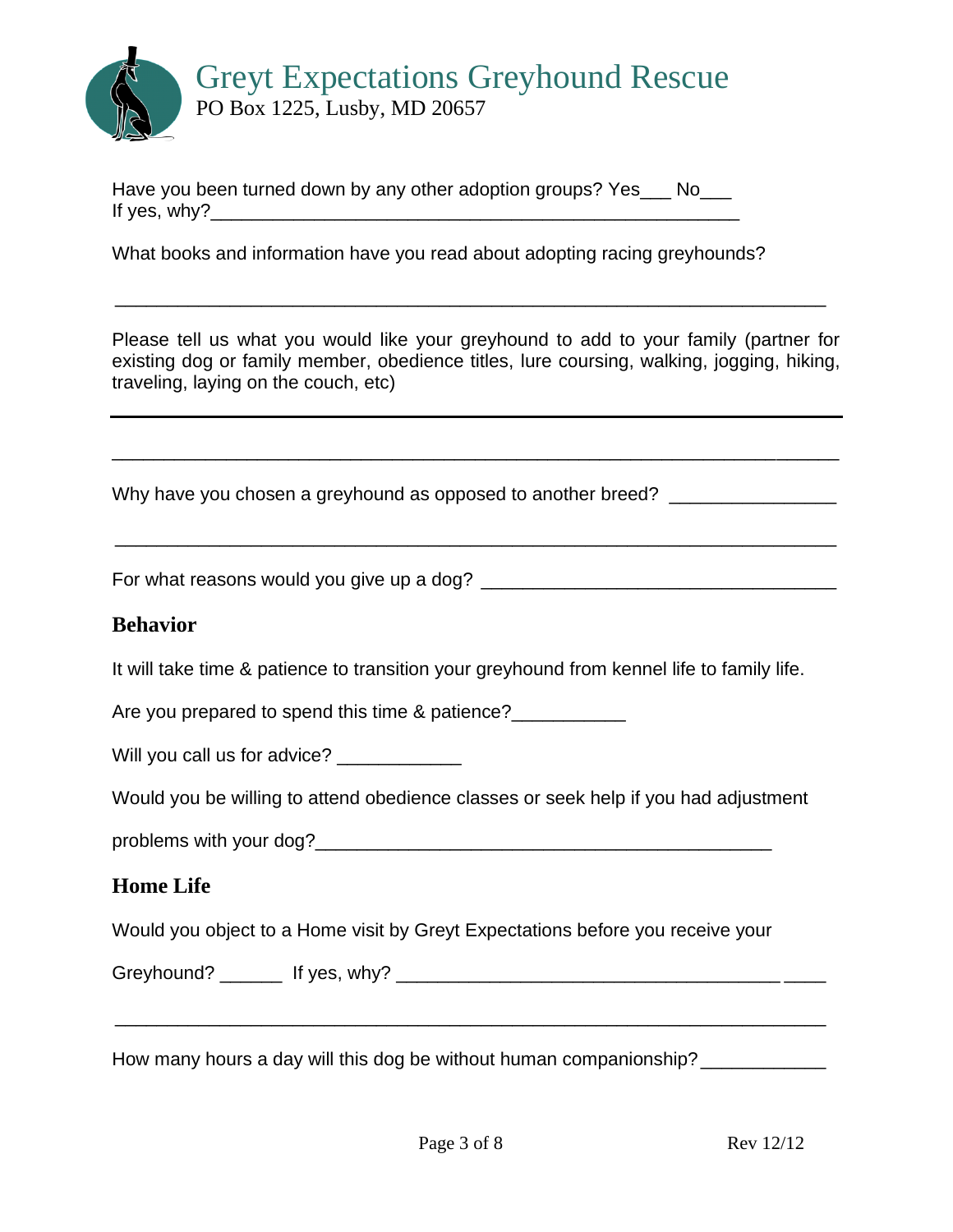

Where will your dog be kept when you are not home? Please be very specific so that we understand your intentions and requirements.

Will you use a crate? Yes\_\_\_no\_\_\_ If yes, where in your home will the crate be located?\_\_\_\_\_\_\_\_\_\_\_\_\_\_\_\_\_\_\_\_\_\_\_\_\_\_\_\_\_\_\_\_\_\_\_\_\_\_\_\_\_\_\_\_\_\_\_\_\_\_\_\_\_\_

Will the dog be confined to one area or one room? Yes\_\_\_No\_\_\_ If yes, where will that area be located?

Where will your dog sleep at night?

Do you have a fenced in yard? (Greyt Expectations believes that you do not have to have a fenced in yard for your greyhound, but it sure makes things easier!)

Yes! What type of fencing and what are the approximate dimensions?

Do your pets have access to the yard via a dog door when no one is home?

 $\vert$  No. Would you be willing to install a fence for a turn-out area?

Do you have access to a large, fenced in area (friend's house or ball field)? Please note that GEGR does not advocate the use of dog parks when other dogs are present or unless it is a Greyhound only event and all dogs are muzzled.

\_\_\_\_\_\_\_\_\_\_\_\_\_\_\_\_\_\_\_\_\_\_\_\_\_\_\_\_\_\_\_\_\_\_\_\_\_\_\_\_\_\_\_\_\_\_\_\_\_\_\_\_\_\_\_\_\_\_\_\_

Please describe your lifestyle… for example, Do you travel a lot? What are your hobbies? Are you active in sports? Do you entertain in your home frequently? Is your home environment busy and hectic, quiet and uneventful, or somewhere in between?

\_\_\_\_\_\_\_\_\_\_\_\_\_\_\_\_\_\_\_\_\_\_\_\_\_\_\_\_\_\_\_\_\_\_\_\_\_\_\_\_\_\_\_\_\_\_\_\_\_\_\_\_\_\_\_\_\_\_\_\_\_\_\_\_\_\_\_\_

\_\_\_\_\_\_\_\_\_\_\_\_\_\_\_\_\_\_\_\_\_\_\_\_\_\_\_\_\_\_\_\_\_\_\_\_\_\_\_\_\_\_\_\_\_\_\_\_\_\_\_\_\_\_\_\_\_\_\_\_\_\_\_\_\_\_\_\_

\_\_\_\_\_\_\_\_\_\_\_\_\_\_\_\_\_\_\_\_\_\_\_\_\_\_\_\_\_\_\_\_\_\_\_\_\_\_\_\_\_\_\_\_\_\_\_\_\_\_\_\_\_\_\_\_\_\_\_\_\_\_\_\_\_\_\_\_

\_\_\_\_\_\_\_\_\_\_\_\_\_\_\_\_\_\_\_\_\_\_\_\_\_\_\_\_\_\_\_\_\_\_\_\_\_\_\_\_\_\_\_\_\_\_\_\_\_\_\_\_\_\_\_\_\_\_\_\_\_\_\_\_\_\_\_\_ \_\_\_\_\_\_\_\_\_\_\_\_\_\_\_\_\_\_\_\_\_\_\_\_\_\_\_\_\_\_\_\_\_\_\_\_\_\_\_\_\_\_\_\_\_\_\_\_\_\_\_\_\_\_\_\_\_\_\_\_\_\_\_\_\_\_\_\_

# **References**

Please provide contact information for your current veterinarian and give them permission to speak with us. Greyt Expectations requests that applicants find a vet with Greyhound experience, given the physiological differences between Greyhounds and other breeds.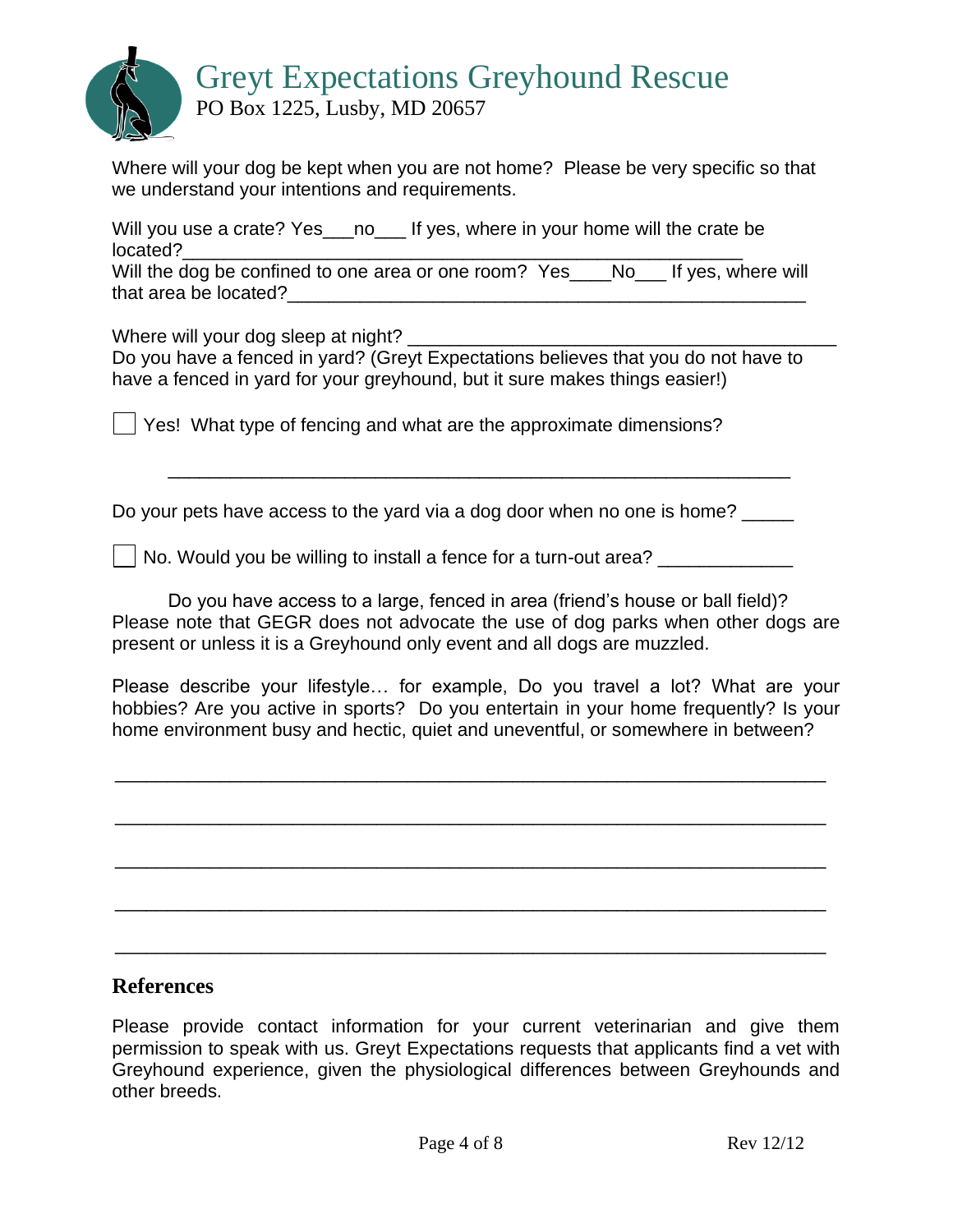# Greyt Expectations Greyhound Rescue



PO Box 1225, Lusby, MD 20657

Demonstration of a pattern of appropriate and consistent vet care for pets currently in your household is an important factor in determining the outcome of your application. With input from our vet, Greyt Expectations established the following minimum requirements for adoption applications:

- 1. Current rabies vaccinations (as required by law) for dogs, cats, and ferrets
- 2. Current DHPP (or other distemper combo) vaccination for dogs
- 3. Annual heartworm test for dogs, as well as year-round heartworm preventative
- 4. Annual well-pet visits

If you cannot answer the next three questions with "yes," or provide an explanation for a negative response, your application will be declined. If your veterinarian has determined that your pet should not be vaccinated for a medical reason, you may submit a letter from your vet stating the reason.

Can the vet(s) listed on this application confirm that all of your pets are in compliance with our vaccine requirements? Yes\_\_\_No\_\_\_\_ If No, please explain:\_\_\_\_\_\_\_\_\_\_\_\_\_\_\_ \_\_\_\_\_\_\_\_\_\_\_\_\_\_\_\_\_\_\_\_\_\_\_\_\_\_\_\_\_\_\_\_\_\_\_\_\_\_\_\_\_\_\_\_\_\_\_\_\_\_\_\_\_\_\_\_\_\_\_\_\_\_\_\_\_\_\_\_\_\_

Can the vet(s) listed on this application confirm that all dogs in your household are tested annually for heartworm disease and that they provide or prescribe heartworm medications? Yes\_\_\_\_\_\_No\_\_\_\_\_ If no, why?\_\_\_\_\_\_\_\_\_\_\_\_\_\_\_\_\_\_\_\_\_\_\_\_\_\_\_\_\_\_\_\_

\_\_\_\_\_\_\_\_\_\_\_\_\_\_\_\_\_\_\_\_\_\_\_\_\_\_\_\_\_\_\_\_\_\_\_\_\_\_\_\_\_\_\_\_\_\_\_\_\_\_\_\_\_\_\_\_\_\_\_\_\_\_\_\_\_\_\_\_\_\_

What medication do you use?\_\_\_\_\_\_\_\_\_\_\_\_\_\_\_\_\_\_\_

When was the last dose given?

Where do you purchase your heartworm medication?<br>

| Current       | For Greyhound (if different) |
|---------------|------------------------------|
| Name:         | Name:                        |
| Clinic:       | Clinic:                      |
| Address:      | Address:                     |
|               |                              |
| Phone Number: | Phone Number:                |

Please list two *non-family* references who can give us information about your lifestyle and home environment.

| Name:         | Name:         |
|---------------|---------------|
| Relationship: | Relationship: |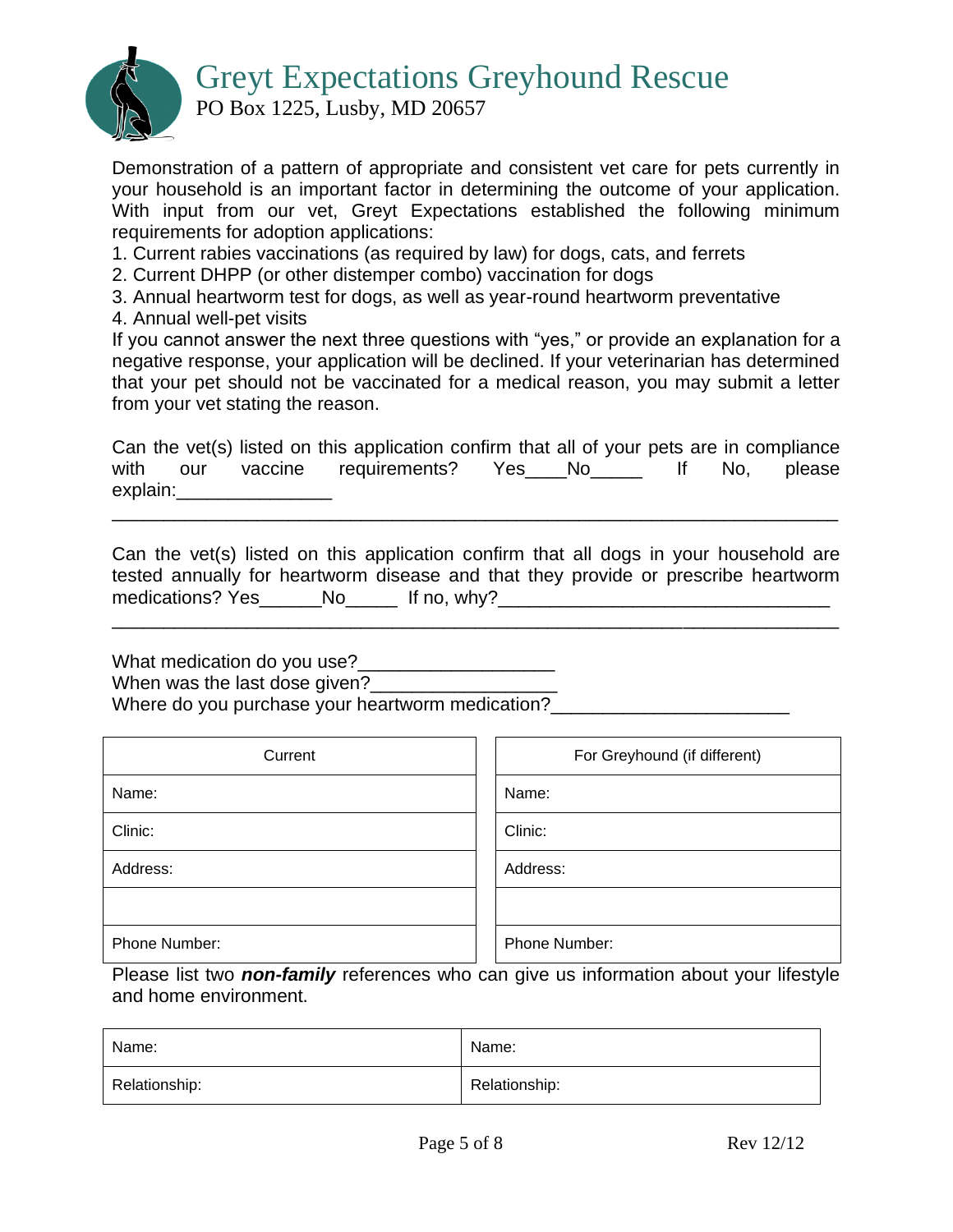Greyt Expectations Greyhound Rescue

PO Box 1225, Lusby, MD 20657

| Phone Number:                  | Phone Number:                  |
|--------------------------------|--------------------------------|
| (work or home?)                | (work or home?)                |
| E-Mail Address (if available): | E-Mail Address (if available): |

## **Costs**

Do you realize that there are many costs involved in owning a dog? \_\_\_\_\_\_\_\_\_\_\_\_\_

After reviewing the chart below of estimated costs, are you sure owning a greyhound

will be feasible?

| <b>Annual Cost</b>                      |        | <b>Initial Costs</b> |        |
|-----------------------------------------|--------|----------------------|--------|
| Dog Food                                | \$500  | <b>Adoption Fee</b>  | \$500  |
| Vet Annual + Shots                      | \$300  | * Grooming Supplies  | \$50   |
| <b>Heartworm Preventative</b>           | \$150  | * Crate              | \$125  |
| <b>Flea/Tick Prevention</b>             | \$150  | <b>Bedding</b>       | \$150  |
| * Treats/Toys                           | \$100  | Vet Dental           | \$400  |
| Petsitting                              | \$100  | First Aid Kit        | \$40   |
|                                         |        |                      |        |
| <b>TOTAL</b>                            | \$1300 | <b>TOTAL</b>         | \$1265 |
| <b>TOTAL Estimated First Year Costs</b> | 2565   |                      |        |

\* These are optional costs, but highly recommended.

# **Your Preferences**

Use the check-boxes below to tell us about your preferences in a Greyhound. Please keep in mind that the more preferences you have, the longer it may take to find the perfect pup. We strive to find personality match 1<sup>st</sup>, followed by sex, age and color.

No Preferences!

| Male   | Age 2-4                | <b>Color Preference</b> |
|--------|------------------------|-------------------------|
| Female | Age 4-6                |                         |
|        | <b>Older Greyhound</b> |                         |

**The Legals:** I understand the responsibilities of owning a Greyhound are listed below and realize that upon approval of this application, I will be required to sign a legally binding adoption agreement pertaining to the Greyhound I choose. I specifically acknowledge that if the precise terms of the agreement are not followed that GEGR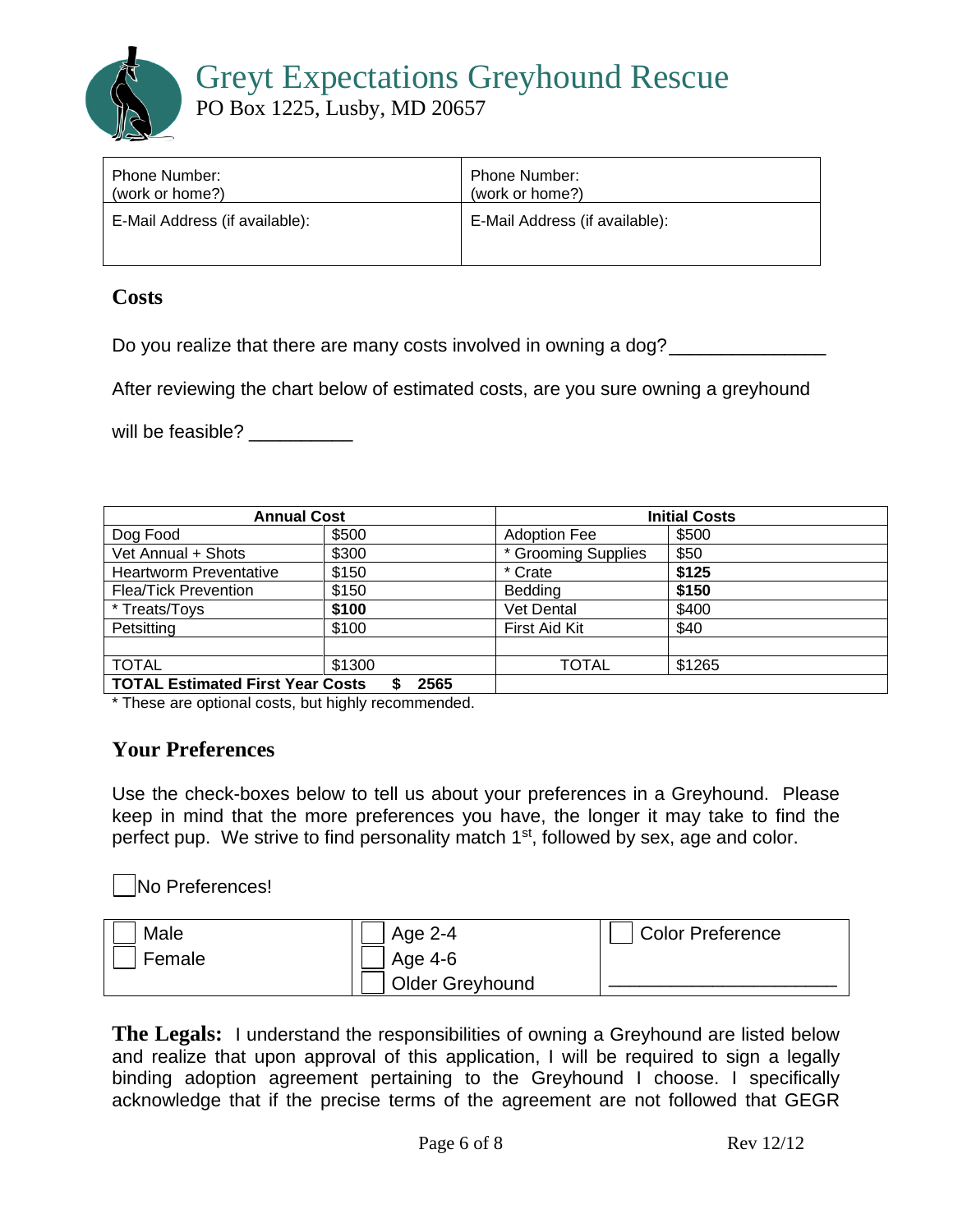

PO Box 1225, Lusby, MD 20657

may immediately take possession of the Greyhound and the transfer to me shall be void.

- 1. Continue periodic correspondence with Greyt Expectations Greyhound Rescue, which includes mandatory follow-up calls to occur 24 hours after the adoption and then weekly for one month.
- 2. My greyhound will never be used for breeding, racing, hunting, laboratory research or any other type of experimentation.
- 3. I agree to notify Greyt Expectations immediately if my greyhound becomes lost or stolen.
- 4. If I am unable to keep my Greyhound for any reason, I will return my greyhound to Greyt Expectations. I will not place my greyhound with another family or shelter without GEGR's prior approval.
- 5. I will keep my greyhound leashed at all times when not in an enclosed or completely fenced in area. No child under 13 will ever be allowed to walk the dog outside a fenced in closure without adult supervision (children can't control a large dog who suddenly bolts on lead).
- 6. I will keep my greyhound indoors, with the exception of turn-out times and supervised exercise. My greyhound will never be tied out or tethered.
- 7. I will continue to ensure optimum health of my greyhound and provide monthly heartworm prevention and an annual exam by a veterinarian.
- 8. Upon delivery of my greyhound, I agree to accept full and complete responsibility for my greyhound and any future liability for my greyhound's behavior.
- 9. I understand that as the adopter, my greyhound will come to me "as is", with all defects observable and unobservable, and I assume full responsibility for the dog from the date of the adoption
- 10.If at any time, Greyt Expectations feels that I or one of my family members is in violation of these agreements with G.E.G.R., I agree to release the dog to Greyt Expectations Greyhound Rescue, pending further investigation.
- 11.Each individual involved in this agreement has never been convicted of animal cruelty, neglect, or abandonment.

I promise the information contained in this application is true and correct. If I am approved for a greyhound adoption through Greyt Expectations Greyhound Rescue, I agree to the terms and conditions of the adoption agency.

| Signature of Applicant                                                       | Date                                                        |
|------------------------------------------------------------------------------|-------------------------------------------------------------|
| Signature of Applicant's Spouse                                              | Date                                                        |
| Please return this completed form by email to:<br>info@greytexpectations.org | <b>Greyt Expectations Greyhound Rescue</b><br>P.O. Box 1225 |